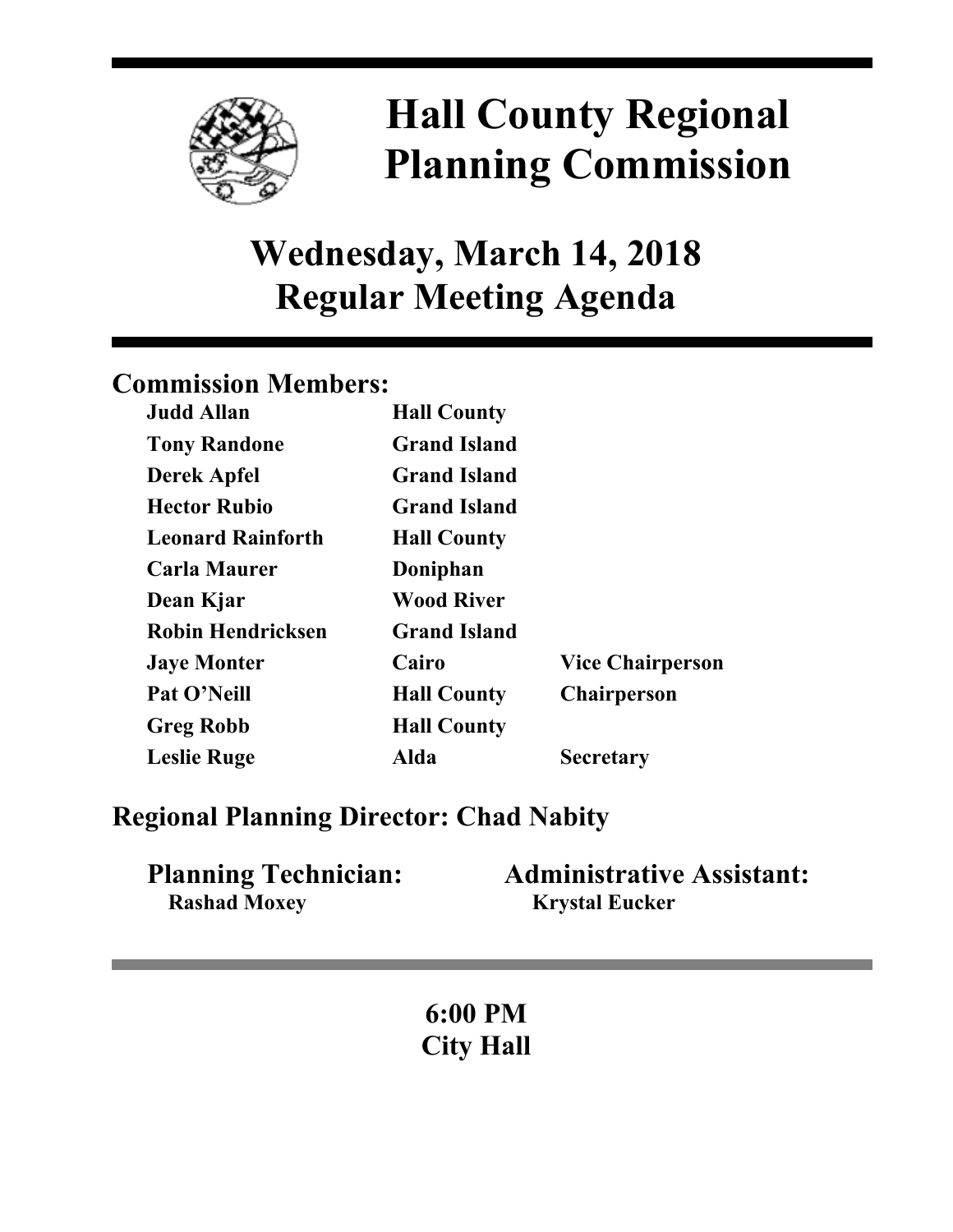#### **Call to Order**

#### **Roll Call**

#### **A - SUBMITTAL OF REQUESTS FOR FUTURE ITEMS**

Individuals who have appropriate items for City Council consideration should complete the Request for Future Agenda Items form located at the Information Booth. If the issue can be handled administratively without Council action, notification will be provided. If the item is scheduled for a meeting or study session, notification of the date will be given.

#### **B - RESERVE TIME TO SPEAK ON AGENDA ITEMS**

This is an opportunity for individuals wishing to provide input on any of tonight's agenda items to reserve time to speak. Please come forward, state your name and address, and the Agenda topic on which you will be speaking.

#### **DIRECTOR COMMUNICATION**

This is an opportunity for the Director to comment on current events, activities, and issues of interest to the commission.

#### **A - A - AGENDA**

A1 Agenda

#### **E - E - MEETING MINUTES**

**E1** Minutes of the February 7, 2018 Meeting

#### **F - F - PUBLIC HEARING**

| F1        | <b>Annexation Wood River</b>                                                                                                                                               |
|-----------|----------------------------------------------------------------------------------------------------------------------------------------------------------------------------|
| F2        | Readoption of and Amendment to the Wood River Future Land Use Map                                                                                                          |
| F3        | Amendment to the Wood River Zoning Map                                                                                                                                     |
| <b>F4</b> | Redevelopment Plan CRA Area #1 408 E 2nd Street Weinrich Developments Inc.                                                                                                 |
| F5        | Text Amendments Hall County Zoning Resolution Article 2 Section 2.03 Definitions<br>and Article 4 Sections 4.02 Agricultural-Primary District; 4.03 Secondary Agricultural |